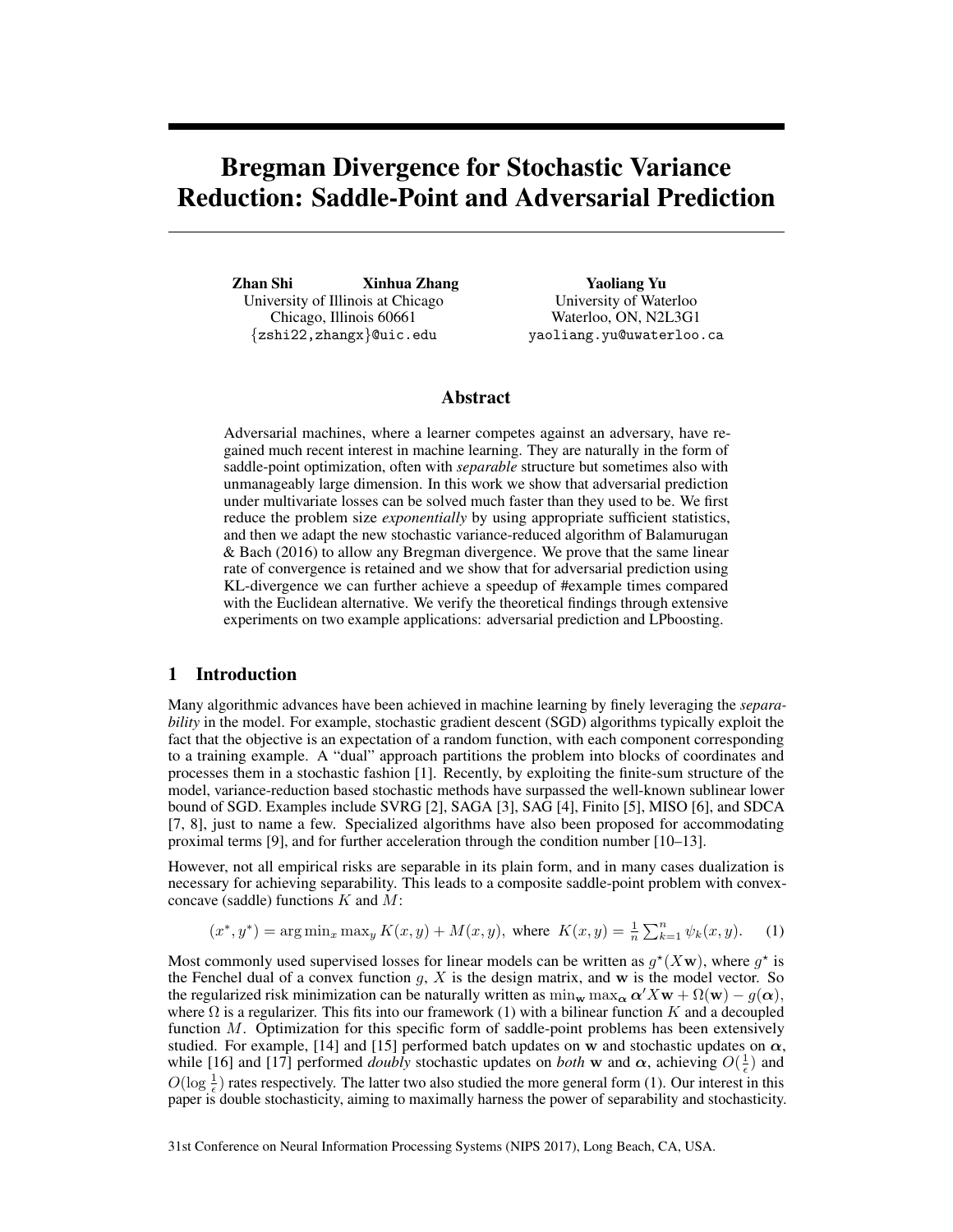Adversarial machines, where the learner competes against an adversary, have re-gained much recent interest in machine learning [18–20]. On one hand they fit naturally into the saddle-point optimization framework (1) but on the other hand they are known to be notoriously challenging to solve. The central message of this work is that certain adversarial machines can be solved significantly faster than they used to be. Key to our development is a new extension of the stochastic variance-reduced algorithm in [17] such that it is compatible with any Bregman divergence, hence opening the possibility to largely reduce the *quadratic* condition number in [17] by better adapting to the underlying geometry using non-Euclidean norms and Bregman divergences.

Improving condition numbers by Bregman divergence has long been studied in (stochastic, proximal) gradient descent [21, 22]. The best known algorithm is arguably stochastic mirror descent [23], which was extended to saddle-points by [16] and to ADMM by [24]. However, they can only achieve the sublinear rate  $O(1/\epsilon)$  (for an  $\epsilon$ -accurate solution). On the other hand, many recent stochastic variancereduced methods [2–6, 9, 17] that achieve the much faster linear rate  $O(\log 1/\epsilon)$  rely inherently on the Euclidean structure, and their extension to Bregman divergence, although conceptually clear, remains challenging in terms of the analysis. For example, the analysis of [17] relied on the resolvent of monotone operators [25] and is hence restricted to the Euclidean norm. In  $\S2$  we extend the notion of Bregman divergence to saddle functions and we prove a new Pythagorean theorem that may be of independent interest for analyzing first order algorithms. In §4 we introduce a fundamentally different proof technique (details relegated to Appendix C) that overcomes several challenges arising from a general Bregman divergence (e.g. asymmetry and unbounded gradient on bounded domain), and we recover similar quantitative linear rate of convergence as [17] but with the flexibility of using suitable Bregman divergences to reduce the condition number.

The new stochastic variance-reduced algorithm Breg-SVRG is then applied to the adversarial prediction framework (with multivariate losses such as F-score) [19, 20]. Here we make three novel contributions: (a) We provide a significant reformulation of the adversarial prediction problem that reduces the dimension of the optimization variable from  $2^n$  to  $n^2$  (where n is the number of samples), hence making it amenable to stochastic variance-reduced optimization (§3). (b) We develop a new efficient algorithm for computing the proximal update with a separable saddle KL-divergence (§5). (c) We verify that Breg-SVRG accelerates its Euclidean alternative by a factor of  $n$  in both theory and practice  $(\S_0)$ , hence confirming again the uttermost importance of adapting to the underlying problem geometry. To our best knowledge, this is the first time stochastic variance-reduced methods have been shown with great promise in optimizing adversarial machines.

Finally, we mention that we expect our algorithm Breg-SVRG to be useful for solving many other saddle-point problems, and we provide a second example (LPboosting) in experiments  $(\S6)$ .

#### 2 Bregman Divergence and Saddle Functions

In this section we set up some notations, recall some background materials, and extend Bregman divergences to saddle functions, a key notion in our later analysis.

**Bregman divergence.** For any convex and differentiable function  $\psi$  over some closed convex set  $C \subseteq \mathbb{R}^d$ , its induced Bregman divergence is defined as:

$$
\forall x \in \text{int}(C), x' \in C, \ \Delta_{\psi}(x', x) := \psi(x') - \psi(x) - \langle \nabla \psi(x), x' - x \rangle, \tag{2}
$$

where  $\nabla \psi$  is the gradient and  $\langle \cdot, \cdot \rangle$  is the standard inner product in  $\mathbb{R}^d$ . Clearly,  $\Delta_{\psi}(x',x) \ge 0$  since  $\psi$  is convex. We mention two familiar examples of Bregman divergence.

- Squared Euclidean distance:  $\Delta_{\psi}(x', x) = \frac{1}{2} ||x' x||_2^2$  $\frac{2}{2}$ ,  $\psi(x) = \frac{1}{2} ||x||_2^2$ , where  $|| \cdot ||_2$  is  $\ell_2$  norm.
- (Unnormalized) KL-divergence:  $\Delta_{\psi}(x', x) = \sum_{i} x'_{i} \log \frac{x'_{i}}{x_{i}} x'_{i} + x_{i}, \psi(x) = \sum_{i} x_{i} \log x_{i}$ .

**Strong convexity.** Following [26] we call a function  $f \psi$ -convex if  $f - \psi$  is convex, i.e. for all x, x'

$$
f(x') \ge f(x) + \langle \partial f(x), x' - x \rangle + \Delta_{\psi}(x', x). \tag{3}
$$

**Smoothness.** A function f is L-smooth wrt a norm  $\|\cdot\|$  if its gradient  $\nabla f$  is L-Lipschitz continuous, i.e., for all x and  $x'$ ,  $\|\nabla f(x') - \nabla f(x)\|_{*} \le L \|x' - x\|$ , where  $\|\cdot\|_{*}$  is the dual norm of  $\|\cdot\|$ . The change of a smooth function, in terms of its induced Bregman divergence, can be upper bounded by the change of its input and lower bounded by the change of its slope, cf. Lemma 2 in Appendix A.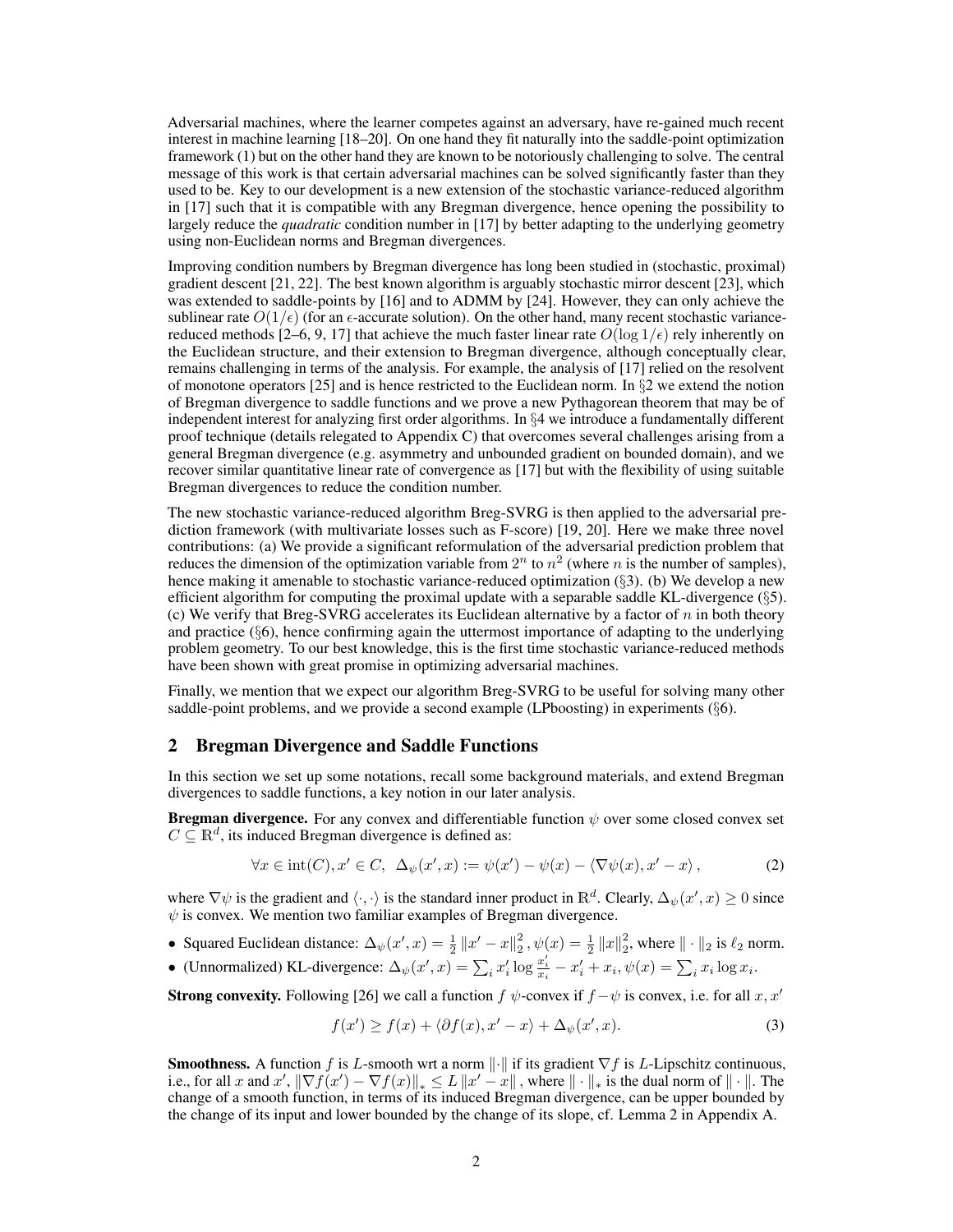**Saddle functions.** Recall that a function  $\phi(x, y)$  over  $C_z = C_x \times C_y$  is called a saddle function if it is convex in x for any  $y \in C_y$ , and concave in y for any  $x \in C_x$ . Given a saddle function  $\phi$ , we call  $(x^*, y^*)$  its saddle point if

$$
\forall x \in C_{\mathsf{x}}, \ \forall y \in C_{\mathsf{y}}, \quad \phi(x^*, y) \le \phi(x^*, y^*) \le \phi(x, y^*), \tag{4}
$$

or equivalently  $(x^*, y^*) \in \arg\min_{x \in C_x} \max_{y \in C_y} \phi(x, y)$ . Assuming  $\phi$  is differentiable, we denote

$$
\mathsf{G}_{\phi}(x,y) := [\partial_x \phi(x,y); -\partial_y \phi(x,y)]. \tag{5}
$$

Note the negation sign due to the concavity in y. We can quantify the notion of "saddle": A function  $f(x, y)$  is called  $\phi$ -saddle iff  $f - \phi$  is a saddle function, or equivalently,  $\Delta_f(z', z) \ge \Delta_\phi(z', z)$  (see below). Note that any saddle function  $\phi$  is 0-saddle and  $\phi$ -saddle.

Bregman divergence for saddle functions. We now define the Bregman divergence induced by a saddle function  $\phi$ : for  $z = (x, y)$  and  $z' = (x', y')$  in  $C_z$ ,

$$
\Delta_{\phi}(z', z) := \Delta_{\phi_y}(x', x) + \Delta_{-\phi_x}(y', y) = \phi(x', y) - \phi(x, y') - \langle G_{\phi}(z), z' - z \rangle,
$$
 (6)

where  $\phi_y(x) = \phi(x, y)$  is a convex function of x for any fixed y, and similarly  $\phi_x(y) = \phi(x, y)$  is a concave (hence the negation) function of y for any fixed x. The similarity between (6) and the usual Bregman divergence  $\bar{\Delta}_{\psi}$  in (2) is apparent. However,  $\phi$  is never evaluated at  $z'$  but  $z$  (for G) and the cross pairs  $(x', y)$  and  $(x, y')$ . Key to our subsequent analysis is the following lemma that extends a result of [27] to saddle functions (proof in Appendix A).

**Lemma 1.** Let f and g be  $\phi$ -saddle and  $\varphi$ -saddle respectively, with one of them being dif*ferentiable.* Then, for any  $z = (x, y)$  and any saddle point (if exists)  $z^* := (x^*, y^*) \in$  $\argmin_x \, \max_y \, \{f(z) + g(z)\}$  , we have  $f(x, y^*) + g(x, y^*) \geq f(x^*, y) + g(x^*, y) + \Delta_{\phi + \varphi}(z, z^*).$ 

Geometry of norms. In the sequel, we will design two convex functions  $\psi_{\mathsf{x}}(x)$  and  $\psi_{\mathsf{y}}(y)$  such that their induced Bregman divergences are "distance enforcing" (a.k.a. 1-strongly convex), that is, w.r.t. two norms  $\left\| \cdot \right\|_{\times}$  and  $\left\| \cdot \right\|_{\text{y}}$  that we also design, the following inequality holds:

$$
\Delta_{\mathsf{x}}(x, x') := \Delta_{\psi_{\mathsf{x}}}(x, x') \ge \frac{1}{2} \|x - x'\|_{\mathsf{x}}^2, \ \Delta_{\mathsf{y}}(y, y') := \Delta_{\psi_{\mathsf{y}}}(y, y') \ge \frac{1}{2} \|y - y'\|_{\mathsf{y}}^2. \tag{7}
$$

Further, for  $z = (x, y)$ , we define

$$
\Delta_z(z, z') := \Delta_{\psi_x - \psi_y}(z, z') \ge \frac{1}{2} \|z - z'\|_z^2, \quad \text{where} \quad \|z\|_z^2 := \|x\|_x^2 + \|y\|_y^2 \tag{8}
$$

When it is clear from the context, we simply omit the subscripts and write  $\Delta$ ,  $\|\cdot\|$ , and  $\|\cdot\|_*$ .

#### 3 Adversarial Prediction under Multivariate Loss

A number of saddle-point based machine learning problems have been listed in [17]. Here we give another example (adversarial prediction under multivariate loss) that is naturally formulated as a saddle-point problem but also requires a careful adaptation to the underlying geometry—a challenge that was not addressed in [17] since their algorithm inherently relies on the Euclidean norm. We remark that adaptation to the underlying geometry has been studied in the (stochastic) mirror descent framework [23], with significant improvements on condition numbers or gradient norm bounds. Surprisingly, no analogous efforts have been attempted in the stochastic variance reduction framework—a gap we intend to fill in this work.

The adversarial prediction framework [19, 20, 28], arising naturally as a saddle-point problem, is a convex alternative to the generative adversarial net [18]. Given a training sample  $X = [\mathbf{x}_1, \dots, \mathbf{x}_n]$ and  $\tilde{\mathbf{y}} = [\tilde{y}_1, \dots, \tilde{y}_n] \in \{0, 1\}^n$ , adversarial prediction optimizes the following saddle function that is an expectation of some multivariate loss  $\ell(y, z)$  (e.g. F-score) over the labels  $y, z \in \{0, 1\}^n$  of all data points:

$$
\min_{p \in \Delta^{2^n}} \left[ \max_{q \in \Delta^{2^n}} \mathop{\mathbb{E}}_{\mathbf{y} \sim p, \mathbf{z} \sim q} \ell(\mathbf{y}, \mathbf{z}), \text{ s.t. } \mathop{\mathbb{E}}_{\mathbf{z} \sim q} \left( \frac{1}{n} X \mathbf{z} \right) = \frac{1}{n} X \tilde{\mathbf{y}} \right]
$$
(9)

Here the proponent tries to find a distribution  $p(\cdot)$  over the labeling on the entire training set in order to minimize the loss ( $\Delta^{2^n}$  is the  $2^n$  dimensional probability simplex). An opponent in contrast tries to maximize the expected loss by finding another distribution  $q(\cdot)$ , but his strategy is subject to the constraint that the feature expectation matches that of the empirical distribution. Introducing a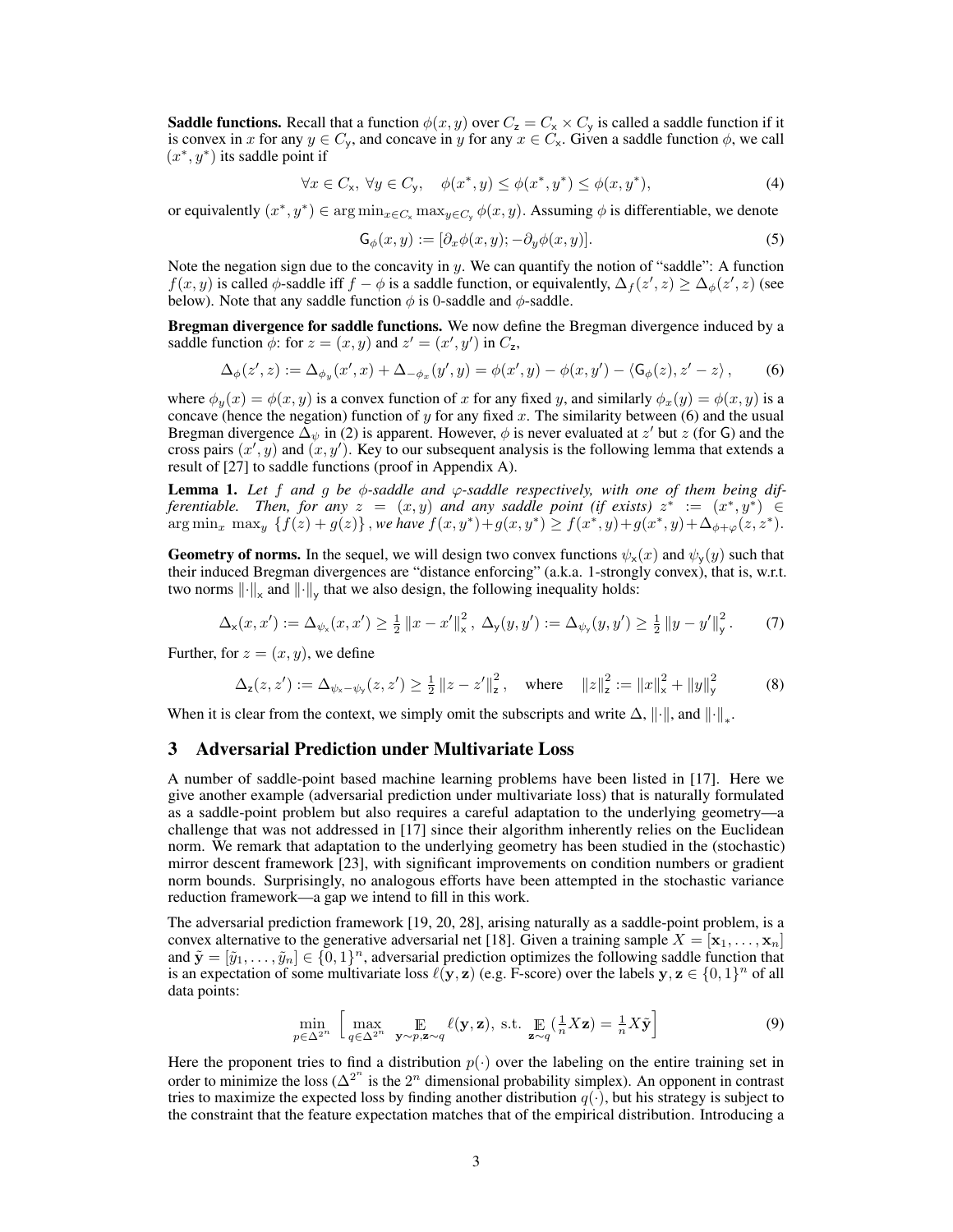Lagrangian variable  $\theta$  to remove the feature expectation constraint and specializing the problem to F-score where  $\ell(y, z) = \frac{2y'z}{1'y + 1'z}$  and  $\ell(0, 0) := 1$ , the partial dual problem can be written as

$$
\max_{\theta} \ -\ \frac{\lambda}{2} \left\| \theta \right\|_{2}^{2} + \frac{1}{n} \theta' X \tilde{\mathbf{y}} + \min_{p \in \Delta^{2^n}} \max_{q \in \Delta^{2^n}} \mathop{\mathbb{E}}_{\mathbf{y} \sim p, \mathbf{z} \sim q} \left[ \frac{2\mathbf{y}' \mathbf{z}}{\mathbf{1}' \mathbf{y} + \mathbf{1}' \mathbf{z}} - \frac{1}{n} \theta' X \mathbf{y} \right],\tag{10}
$$

where we use  $y'z$  to denote the standard inner product and we followed [19] to add an  $\ell_2^2$  regularizer on  $\theta$  penalizing the dual variables on the constraints over the training data. It appears that solving (10) can be quite challenging, because the variables p and q in the inner minimax problem have  $2^n$ entries! A constraint sampling algorithm was adopted in [19] to address this challenge, although no formal guarantee was established. Note that we can maximize the outer unconstrained variable  $\theta$  (with dimension the same as the number of features) relatively easily using for instance gradient ascent, provided that we can solve the inner minimax problem quickly—a significant challenge to which we turn our attention below.

Surprisingly, we show here that the inner minimax problem in (10) can be significantly simplified. The key observation is that the expectation in the objective depends only on a few sufficient statistics of p and q. Indeed, by interpreting p and q as probability distributions over  $\{0, 1\}^n$  we have:

$$
\mathbb{E}\frac{2\mathbf{y}'\mathbf{z}}{\mathbf{1}'\mathbf{y}+\mathbf{1}'\mathbf{z}} = p(\{\mathbf{0}\})q(\{\mathbf{0}\}) + \sum_{i=1}^{n} \sum_{j=1}^{n} \mathbb{E}\left(\frac{2\mathbf{y}'\mathbf{z}}{\mathbf{1}'\mathbf{y}+\mathbf{1}'\mathbf{z}}[\mathbf{1}'\mathbf{y}=i]\mathbf{1}'\mathbf{z}=j]\right)
$$
(11)

$$
= p(\{0\})q(\{0\}) + \sum_{i=1}^{n} \sum_{j=1}^{n} \frac{2ij}{i+j} \cdot \underbrace{\frac{1}{i} \mathbb{E}(\mathbf{y}[\mathbf{1}'\mathbf{y} = i])}_{\alpha_i} \cdot \underbrace{\frac{1}{j} \mathbb{E}(\mathbf{z}[\mathbf{1}'\mathbf{z} = j]),}_{\beta_j}
$$
(12)

where  $[\cdot] = 1$  if  $\cdot$  is true, and 0 otherwise. Crucially, the variables  $\alpha_i$  and  $\beta_j$  are sufficient for re-expressing (10), since

$$
\mathbf{1}'\alpha_i = \frac{1}{i}\mathbb{E}\left(\mathbf{1}'\mathbf{y}\|\mathbf{1}'\mathbf{y} = i\right) = \mathbb{E}\left[\mathbf{1}'\mathbf{y} = i\right] = p(\{\mathbf{1}'\mathbf{y} = i\}),\tag{13}
$$

$$
\sum_{i} i \alpha_{i} = \sum_{i} \mathbb{E} \left( \mathbf{y} \left[ \mathbf{1}^{\prime} \mathbf{y} = i \right] \right) = \mathbb{E} \mathbf{y},\tag{14}
$$

and similar equalities also hold for  $\beta_i$ . In details, the inner minimax problem of (10) simplifies to:

$$
\min_{\alpha \in S} \max_{\beta \in S} \frac{1}{n^2} \sum_{i=1}^n \sum_{j=1}^n \left[ \frac{2ijn^2}{i+j} \alpha'_i \beta_j + n^2 \alpha'_i 11' \beta_j - n1' \alpha_i - n1' \beta_j - \theta' X i \alpha_i \right] + \Omega(\alpha) - \Omega(\beta), \tag{15}
$$

where  $S = {\alpha \geq 0 : 1' \alpha \leq 1, \forall i, ||i\alpha_i||_{\infty} \leq ||\alpha_i||_1}, \quad \Omega(\alpha) = \mu \sum_{i,j} \alpha_{ij} \log(\alpha_{ij}).$  (16)

Importantly,  $\alpha = [\alpha_1; \dots, \alpha_n]$  (resp.  $\beta$ ) has  $n^2$  entries, which is significantly smaller than the  $2^n$ entries of  $p$  (resp.  $q$ ) in (10). For later purpose we have also incorporated an entropy regularizer for  $\alpha$  and  $\beta$  respectively in (15).

To justify the constraint set S, note from (12) and (13) that for any distribution  $p$  of y:

since  $\alpha \geq 0$  and  $\mathbf{y} \in \{0,1\}^n$ ,  $\|\iota \alpha_i\|_{\infty} \leq \mathbb{E} \|\mathbf{y}[\mathbf{1}'\mathbf{y} = i] \|_{\infty} \leq \mathbb{E} [\mathbf{1}'\mathbf{y} = i] = \|\alpha_i\|_1$ . (17) Conversely, for any  $\alpha \in S$ , we can construct a distribution p such that  $i\alpha_{ij} = \mathbb{E}(y_j[\mathbf{1}'\mathbf{y} = i])$  $p({1}'\mathbf{y} = i, y_j = 1)$  in the following algorithmic way: Fix i and for each j define  $Y_j = \{ \mathbf{y} \in \mathbb{R} \}$  $\{0,1\}^n : \mathbf{1}'\mathbf{y} = i, y_j = 1\}$ . Let  $U = \{1, \ldots, n\}$ . Find an index j in U that minimizes  $\alpha_{ij}$  and set  $p({\bf{y}}) = i\alpha_{ij}/|Y_j|$  for each  ${\bf y} \in Y_j$ . Perform the following updates:

$$
U \leftarrow U \setminus \{j\}, \ \forall k \neq j, Y_k \leftarrow Y_k \setminus Y_j, \ \alpha_{ik} \leftarrow \alpha_{ik} - \alpha_{ij} |Y_k \cap Y_j| / |Y_j| \tag{18}
$$

Continue this procedure until U is empty. Due to the way we choose  $j$ ,  $\alpha$  remains nonnegative and by construction  $\alpha_{ij} = p(\lbrace 1'y = i, y_j = 1 \rbrace)$  once we remove j from U.

The objective function in (15) fits naturally into the framework of (1), with  $\Omega(\alpha) - \Omega(\beta)$  and constraints corresponding to M, and the rest terms to K. The entropy function  $\Omega$  is convex wrt the KL-divergence, which is in turn distance enforcing wrt the  $\ell_1$  norm over the probability simplex [23]. In the next section we propose the SVRG algorithm with Bregman divergence (Breg-SVRG) that (a) provably optimizes strongly convex saddle function with a linear convergence rate, and (b) adapts to the underlying geometry by choosing an appropriate Bregman divergence. Then, in §5 we apply Breg-SVRG to (15) and achieve a factor of n speedup over a straightforward instantiation of [17].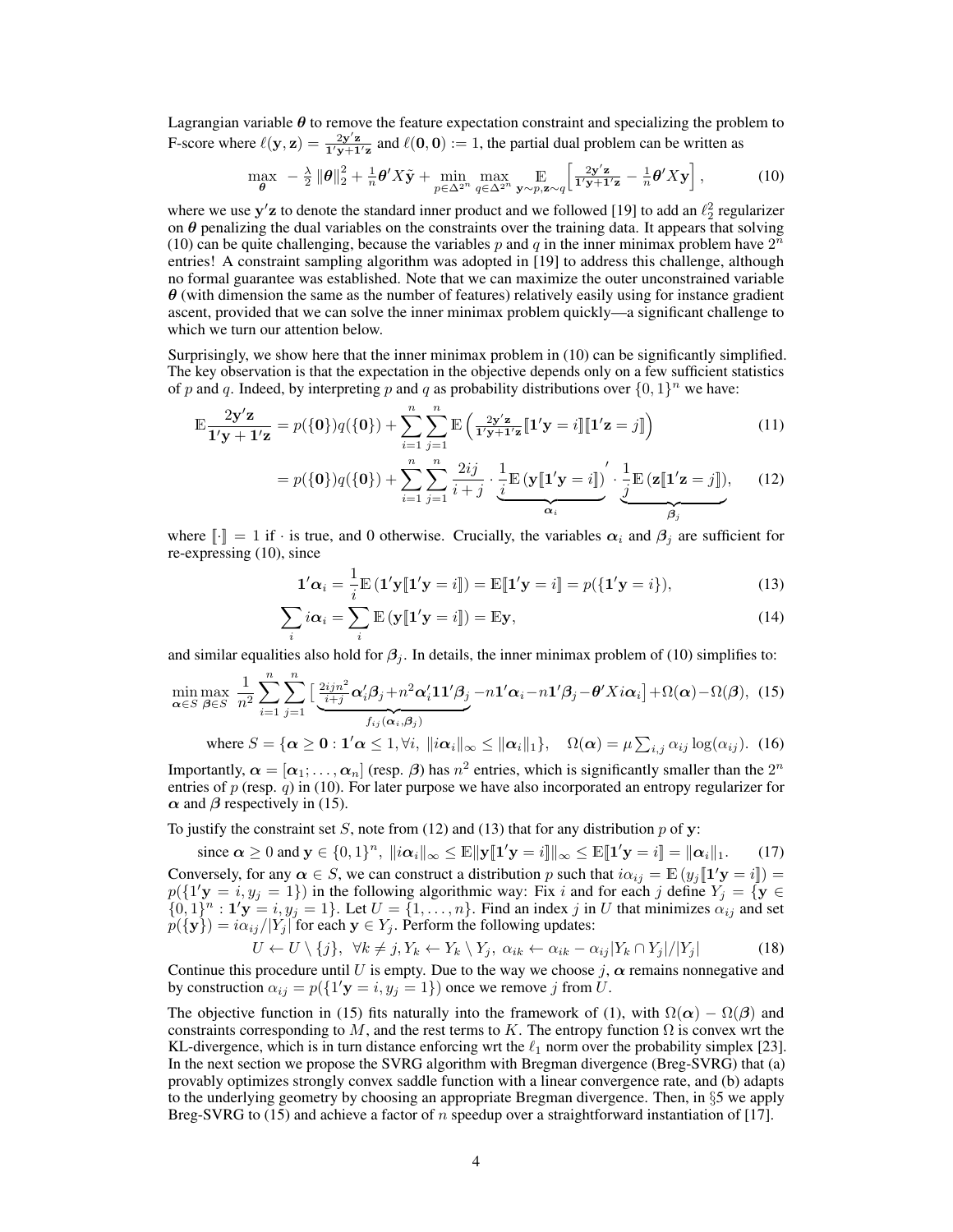In this section we propose an efficient algorithm for solving the general saddle-point problem in (1) and prove its linear rate of convergence. Our main assumption is:

**Assumption 1.** There exist two norms  $\left\| \cdot \right\|_{\mathbf{x}}$  and  $\left\Vert \cdot\right\Vert_{\mathsf{y}}$  such that each  $\psi_{k}$  is a saddle function and *L*-smooth; *M* is  $(\psi_x - \psi_y)$ -saddle; and  $\psi_x$  and  $\psi_y$ *are distance enforcing (cf.* (7)*).*

Note that w.l.o.g. we have scaled the norms so that the usual strong convexity parameter of  $M$  is 1.

Recall we defined  $||z||_z$  and  $\Delta_z$  in (8). For saddle-point optimization, it is common to define a signed gradient  $G(z) := [\partial_x \hat{K}(z); -\partial_y K(z)]$  (since K is concave in y). Recall  $J = K + M$ , and  $(x^*, y^*)$ is a saddle-point of J. Using Assumption 1, we measure the gap of an iterate  $z_t = (x_t, y_t)$  as follows:

$$
\epsilon_t = \epsilon(z_t) = J(x_t, y^*) - J(x^*, y_t) \ge \Delta(z_t, z^*) \ge \frac{1}{2} \|z_t - z^*\|^2 \ge 0.
$$
 (19)

Inspired by [2, 9, 17], we propose in Algorithm 1 a new stochastic variance-reduced algorithm for solving the saddle-point problem (1) using Bregman divergences. The algorithm proceeds in epochs. In each epoch, we first compute the following stochastic estimate of the signed gradient  $G(z_t)$  by drawing a random component from  $K$ :

$$
v_t = \begin{pmatrix} v_x(z_t) \\ -v_y(z_t) \end{pmatrix} \quad \text{where} \quad \begin{cases} v_x(z_t) := \partial_x \psi_{\xi}(z_t) - \partial_x \psi_{\xi}(\tilde{z}) + \partial_x K(\tilde{z}) \\ v_y(z_t) := \partial_y \psi_{\xi}(z_t) - \partial_y \psi_{\xi}(\tilde{z}) + \partial_y K(\tilde{z}) \end{cases} \tag{20}
$$

Here  $\tilde{z}$  is the pivot chosen after completing the previous epoch. We make two important observations: (1) By construction the stochastic gradient  $v_t$  is unbiased:  $\mathbb{E}_{\xi}[v_t] = G(z_t);$  (2) The expensive gradient evaluation  $\partial K(\tilde{z})$  need only be computed once in each epoch since  $\tilde{z}$  is held unchanged. If  $\tilde{z} \to z^*$ , then the variance of  $v_t$  would be largely reduced hence faster convergence may be possible.

Next, Algorithm 1 performs the following *joint* proximal update:

$$
(x_{t+1}, y_{t+1}) = \arg\min_{x} \max_{y} \eta \langle v_x(z_t), x \rangle + \eta \langle v_y(z_t), y \rangle + \eta M(x, y) + \Delta(x, x_t) - \Delta(y, y_t), \tag{21}
$$

where we have the flexibility in choosing a suitable Bregman divergence to better adapt to the underlying geometry. When  $\Delta(x, x_t) = \frac{1}{2} ||x - x_t||_2^2$ , we recover the special case in [17]. However, to handle the asymmetry in a general Bregman divergence (which does not appear for the Euclidean distance), we have to choose the pivot  $\tilde{z}$  in a significantly different way than [2, 9, 17].

We are now ready to present our main convergence guarantee for Breg-SVRG in Algorithm 1.

**Theorem 1.** Let Assumption 1 hold, and choose a sufficiently small  $\eta > 0$  such that  $m :=$  $\left\lceil \log \left( \frac{1-\eta L}{18\eta L^2} - \eta - 1 \right) / \log(1+\eta) \right\rceil \geq 1$ . Then Breg-SVRG enjoys linear convergence in expectation:

$$
\mathbb{E}\epsilon(\tilde{z}^s) \le (1+\eta)^{-ms} [\Delta(z^*, z_0) + c(Z+1)\epsilon(z_0)], \text{ where } Z = \sum_{t=0}^{m-1} (1+\eta)^t, \ c = \frac{18\eta^2 L^2}{1-\eta L}. \tag{22}
$$

For example, we may set  $\eta = \frac{1}{45L^2}$ , which leads to  $c = O(1/L^2)$ ,  $m = \Theta(L^2)$ ,  $(1 + \eta)^m \ge \frac{64}{45}$ , and  $Z = O(L^2)$ . Therefore, between epochs, the gap  $\epsilon(\tilde{z}^s)$  decays (in expectation) by a factor of  $\frac{45}{64}$ , and each epoch needs to conduct the proximal update (21) for  $m = \Theta(L^2)$  number of times. (We remind that w.l.o.g. we have scaled the norms so that the usual strong convexity parameter is 1.) In total, to reduce the gap below some threshold  $\epsilon$ , Breg-SVRG needs to call the proximal update (21)  $O(L^2 \log \frac{1}{\epsilon})$  number of times, plus a similar number of *component* gradient evaluations.

Discussions. As mentioned, Algorithm 1 and Theorem 1 extend those in [17] which in turn extend [2, 9] to saddle-point problems. However, [2, 9, 17] all heavily exploit the Euclidean structure (in particular symmetry) hence their proofs cannot be applied to an asymmetric Bregman divergence. Our innovations here include: (a) A new Pythagorean theorem for the newly introduced saddle Bregman divergence (Lemma 1). (b) A moderate extension of the variance reduction lemma in [9] to accommodate any norm (Appendix B). (c) A different pivot  $\tilde{z}$  is adopted in each epoch to handle

5

2 for  $s = 1, 2, \ldots$  do  $\longrightarrow$  epoch index  $\mathbf{3} \quad | \quad \tilde{\mu} \leftarrow \tilde{\mu}^s := \nabla K(\tilde{z}), z_0 \leftarrow z_0^s := z_m$ 4 for  $t = 1, \ldots, m$  do  $\triangleright$  iter index 5 Randomly pick  $\xi \in \{1, ..., n\}$ .<br>
Compute  $v_t$  using (20).

 $\sum_{t=1}^{n} (1 + \eta)^t$ .

1 Initialize  $z_0$  randomly. Set  $\tilde{z} = z_0$ .

6 Compute  $v_t$  using (20).<br>7 Update  $z_t$  using (21). | Update  $z_t$  using (21). 8  $\bar{z} \leftarrow \tilde{z}^s := \sum_{t=1}^m (1+\eta)^t z_t / \sum_{t=1}^m$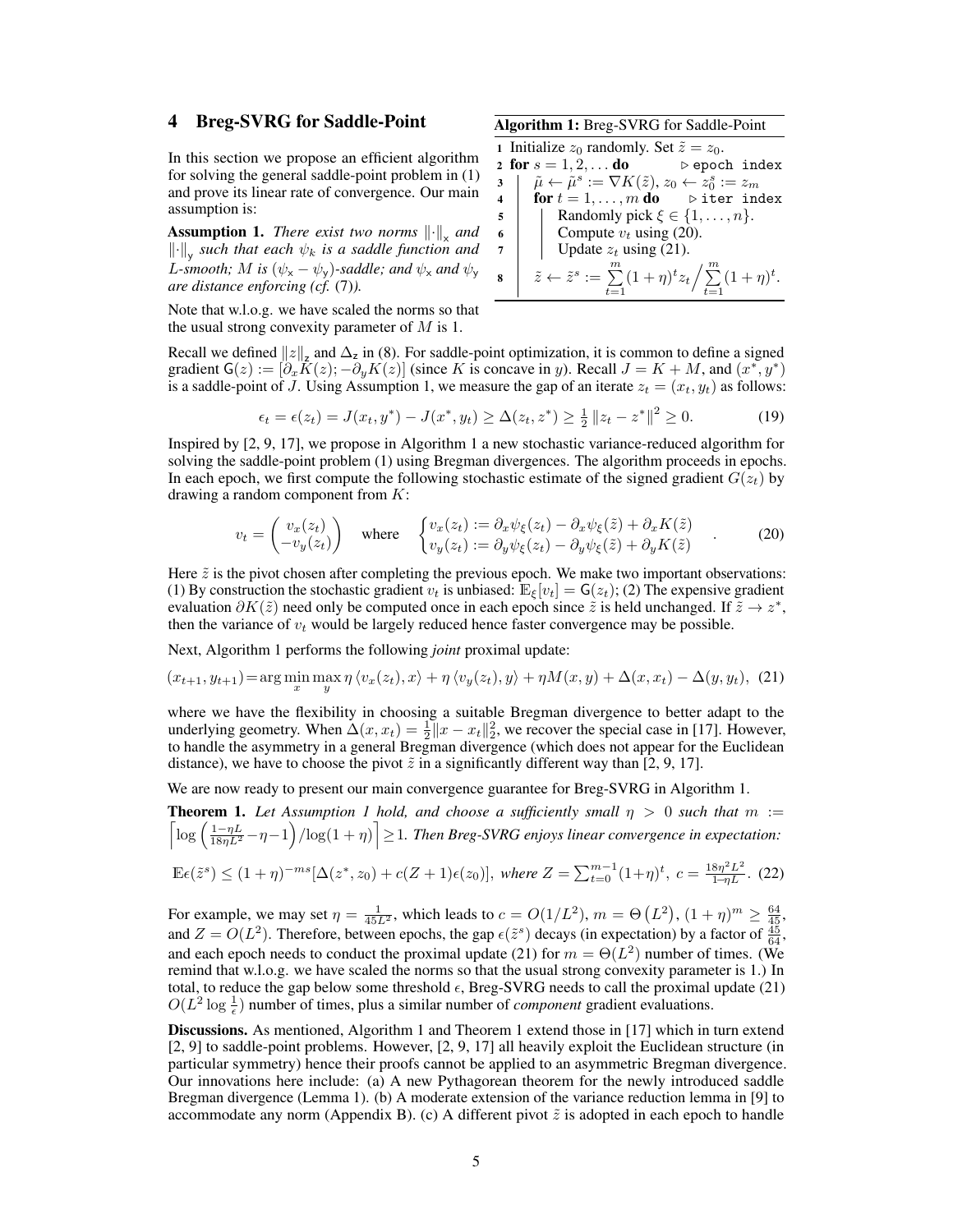asymmetry. (d) A new analysis technique through introducing a crucial auxiliary variable that enables us to bound the function gap directly. See our proof in Appendix C for more details. Compared with classical mirror descent algorithms [16, 23] that can also solve saddle-point problems with Bregman divergences, our analysis is fundamentally different and we achieve the significantly stronger rate  $O(\log(1/\epsilon))$  than the sublinear  $O(1/\epsilon)$  rate of [16], at the expense of a squared instead of linear dependence on L. Similar tradeoff also appeared in [17]. We will return to this issue in Section 5.

**Variants and acceleration.** Our analysis also supports to use different  $\xi$  in  $v_x$  and  $v_y$ . The standard acceleration methods such as universal catalyst [10] and non-uniform sampling can be applied directly (see Appendix E where L, the largest smoothness constant over all pieces, is replaced by their mean).

#### 5 Application of Breg-SVRG to Adversarial Prediction

The quadratic dependence on  $L$ , the smoothness parameter, in Theorem 1 reinforces the need to choose suitable Bregman divergences. In this section we illustrate how this can be achieved for the adversarial prediction problem in Section 3. As pointed out in [17], the factorization of  $K$  is important, and we consider three schemes: (a)  $\psi_k = f_{ij}$ ; (b)  $\psi_k = \frac{1}{n} \sum_{j=1}^{n'} f_{k,j}$ ; and (c)  $\psi_k = \frac{1}{n} \sum_{i=1}^{n} f_{i,k}$ . W.l.o.g. let us fix the  $\mu$  in (16) to 1.

**Comparison of smoothness constant.** Both  $\alpha$  and  $\beta$  are  $n^2$ -dimensional, and the bilinear function  $f_{ij}$  can be written as  $\alpha' A_{ij} \beta$ , where  $A_{ij} \in \mathbb{R}^{n^2 \times n^2}$  is an n-by-n block matrix, with the  $(i, j)$ -th block being  $n^2(\frac{2ij}{i+j}I + 11')$  and all other blocks being 0. The linear terms in (15) can be absorbed into the regularizer  $\Omega$  without affecting the smoothness parameter.

For scheme (a), the smoothness constant  $L_2$  under  $\ell_2$  norm depends on the spectral norm of  $A_{ij}$ :  $L_2 = \max_{i,j} n^2(n + \frac{2ij}{i+j})) = \Theta(n^3)$ . In contrast the smoothness constant  $L_1$  under  $\ell_1$  norm depends on the absolute value of the entries in  $A_{ij}$ :  $L_1 = \max_{i,j} n^2(1 + \frac{2ij}{i+j}) = \Theta(n^3)$ ; no saving is achieved.

For scheme (b), the bilinear function  $\psi_k$  corresponds to  $\frac{1}{n} \alpha' \sum_{j=1}^n A_{kj} \beta$ . Then  $L_1 = O(n^2)$  while

$$
L_2^2 = \frac{1}{n^2} \max_{k} \max_{\mathbf{v}: \|\mathbf{v}\|_2 = 1} \sum_{j=1}^n \|A_{kj}\mathbf{v}\|_2^2 \ge n^2 \max_{\|\mathbf{v}\|_2 = 1} \sum_{j=1}^n \|1\mathbf{1}'\mathbf{v}\|^2 = n^5. \tag{23}
$$

Therefore,  $L_1^2$  saves a factor of n compared with  $L_2^2$ .

Comparison of smoothness constant for the overall problem. By strong duality, we may push the maximization over  $\theta$  to the innermost level of (10), arriving at an overall problem in  $\alpha$  and  $\beta$  only:

$$
\min_{\{\boldsymbol{\alpha}_i\}\in S} \max_{\{\boldsymbol{\beta}_j\}\in S} \frac{1}{n^2} \sum_{i=1}^n \sum_{j=1}^n \left[ f_{ij}(\boldsymbol{\alpha}_i, \boldsymbol{\beta}_j) - \frac{i}{\lambda n} \mathbf{c}' X \boldsymbol{\alpha}_i + \frac{ij}{2\lambda} \boldsymbol{\alpha}_i' X' X \boldsymbol{\alpha}_j + \frac{1}{2\lambda n^2} ||\mathbf{c}||_2^2 \right].
$$
 (24)

where  $\mathbf{c} = X\tilde{\mathbf{y}}$ . The quadratic term w.r.t.  $\boldsymbol{\alpha}$  can be written as  $\boldsymbol{\alpha}'B_{ij}\boldsymbol{\alpha}$ , where  $B_{ij} \in \mathbb{R}^{n^2 \times n^2}$  is an n-by-n block matrix, with its  $(i, j)$ -th block being  $\frac{ij}{2\lambda} X'X$  and all other blocks being 0. And we assume each  $\|\mathbf{x}_i\|_2 \leq 1$ . The smoothness constant can be bounded separately from  $A_{ij}$  and  $B_{ij}$ ; see (128) in Appendix F.

For scheme (a), the smoothness constant square  $L_2^2$  under  $\ell_2$  norm is upper bounded by the sum of spectral norm square of  $A_{ij}$  and  $B_{ij}$ . So  $L_2^2 \ge \max_{i,j} (\frac{ij}{2\lambda}n)^2 = \Omega(n^6)$ , i.e.  $L_2 = \Theta(n^3)$ . In contrast the smoothness constant square  $L_1^2$  under  $\ell_1$  norm is at most the sum of square of maximum absolute value of the entries in  $A_{ij}$  and  $B_{ij}$ . Hence  $L_1^2 \le \max_{i,j} (n^2(1+\frac{2ij}{i+j}))^2 + \max_{i,j} (\frac{ij}{2\lambda})^2 = \Theta(n^6)$ , i.e.  $L_1 = \Theta(n^3)$ . So no saving is achieved here.

For scheme (b),  $\psi_k$  corresponds to  $\frac{1}{n}(\alpha' \sum_{j=1}^n A_{kj}\beta + \alpha' \sum_{j=1}^n B_{kj}\alpha)$ . Then

$$
L_1^2 \le \frac{1}{n^2} \max_{k} \left[ \max_{\mathbf{v}: \|\mathbf{v}\|_1 = 1} \left\| \sum_{j=1}^n A_{kj} \mathbf{v} \right\|_{\infty}^2 + \max_{\mathbf{v}: \|\mathbf{v}\|_1 = 1} \left\| \sum_{j=1}^n B_{kj} \mathbf{v} \right\|_{\infty}^2 \right] \text{ (by (128))} \tag{25}
$$

$$
\leq \frac{1}{n^2} \max_{k} \max_{j} \left[ \left( n^2 \left( 1 + \frac{2kj}{k+j} \right) \right)^2 + \left( \frac{kj}{2} \right)^2 \right] = n^4,
$$
\n(26)

and by setting  $\beta$  to 0 in (126), we get  $L_2^2 \ge n^5$  similar to (23). Therefore,  $L_1^2$  saves a factor of n compared with  $L_2^2$ . Similar results apply to scheme (c) too. We also tried non-uniform sampling, but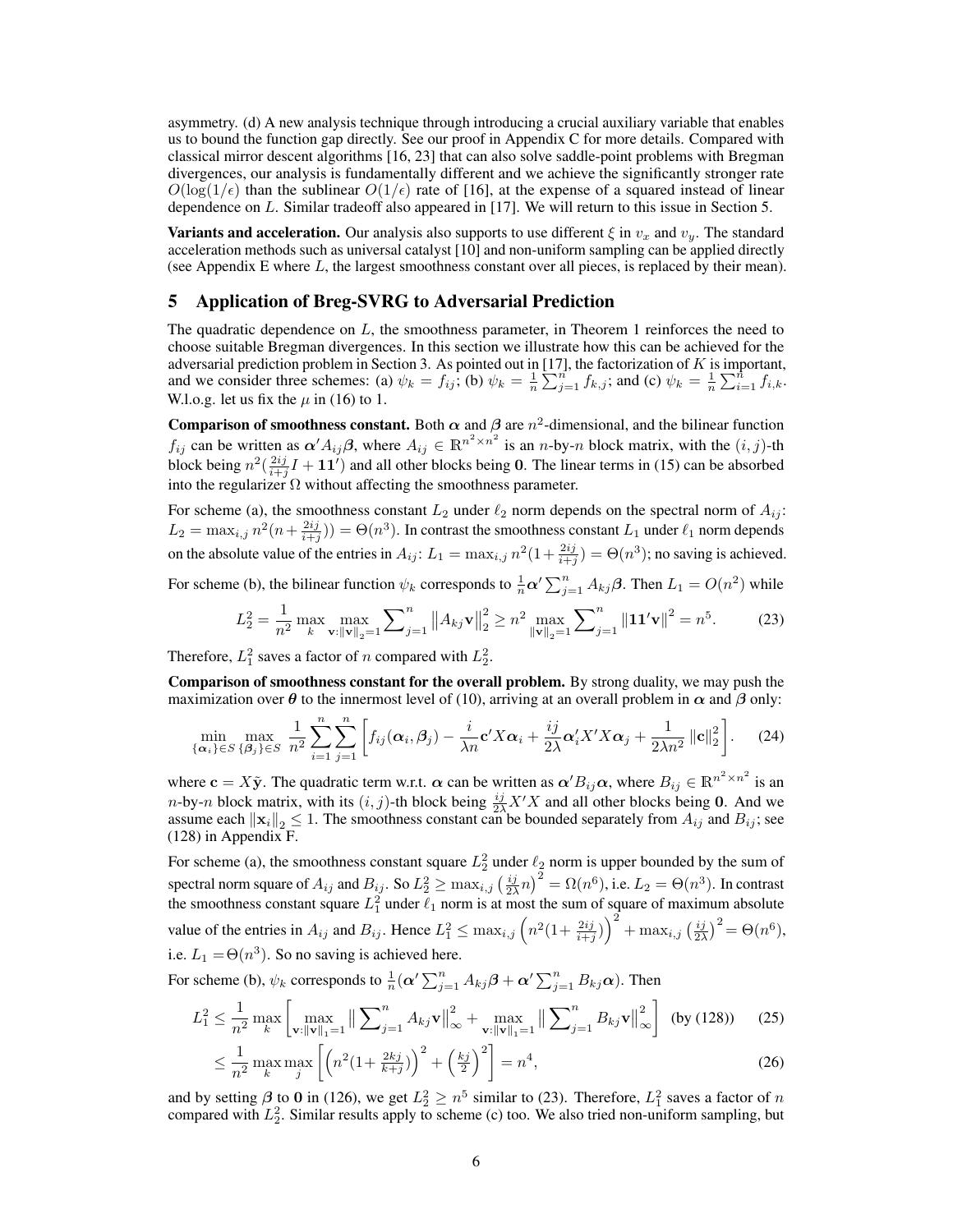it does not change the order in n. It can also be shown that if our scheme randomly samples n entries from  $\{A_{ij}, B_{ij}\}$ , the above  $L_1$  and  $L_2$  cannot be improved by further engineering the factorization.

Computational complexity. We finally seek efficient algorithms for the proximal update (21) used by Breg-SVRG. When  $M(\alpha, \beta) = \Omega(\alpha) - \Omega(\beta)$  as in (16), we can solve  $\alpha$  and  $\beta$  separately as:

$$
\min_{\alpha} \sum_{ik} \alpha_{ik} \log(\alpha_{ik}/b_{ik}) - c_{ik}, \quad \text{s.t.} \quad \mathbf{1}'\alpha \leq 1, \ \forall i \ \forall k, \ 0 \leq i\alpha_{ik} \leq \mathbf{1}'\alpha_{i}.
$$
 (27)

where  $b_{ik}$  and  $c_{ik}$  are constants. In Appendix D we designe an efficient "closed form" algorithm which finds an  $\epsilon$  accurate solution in  $O(n^2 \log^2 \frac{1}{\epsilon})$  time, which is also on par with that for computing the stochastic gradient in schemes (b) and (c). Although scheme (a) reduces the cost of gradient computation to  $O(n)$ , its corresponding smoothness parameter  $L_1^2$  is increased by  $n^2$  times, hence not worthwhile. We did manage to design an  $\tilde{O}(n)$  algorithm for the proximal update in scheme (a), but empirically the overall convergence is rather slow.

If we use the Euclidean squared distance as the Bregman divergence, then a term  $\|\alpha-\alpha_t\|_2^2$  needs to be added to the objective (27). No efficient "closed form" solution is available, and so in experiments we simply absorbed  $M$  into  $K$ , and then the proximal update becomes the Euclidean projection onto S, which does admit a competitive  $O(n^2 \log^2(1/\epsilon))$  time solution.

#### 6 Experimental Results

Our major goal here is to show that empirically Entropy-SVRG (Breg-SVRG with KL divergence) is significantly more efficient than Euclidean-SVRG (Breg-SVRG with squared Euclidean distance) on some learning problems, especially those with an entropic regularizer and a simplex constraint.

#### 6.1 Entropy regularized LPBoost

We applied Breg-SVRG to an extension of LP Boosting using entropy regularization [29]. In a binary classification setting, the base hypotheses over the training set can be compactly represented as  $U = (y_1\mathbf{x}_1,\dots,y_n\mathbf{x}_n)'$ . Then the model considers a minimax game between a distribution  $\mathbf{d} \in \Delta^n$ over training examples and a distribution  $\mathbf{w} \in \Delta^m$  over the hypotheses:

$$
\min_{\mathbf{d}\in\Delta^{n}, d_{i}\leq\nu} \quad \max_{\mathbf{w}\in\Delta^{m}} \mathbf{d}' U\mathbf{w} + \lambda \Omega(\mathbf{d}) - \gamma \Omega(\mathbf{w}).
$$
\n(28)

Here w tries to combine the hypotheses to maximize the edge (prediction confidence)  $y_i\mathbf{x}'_i\mathbf{w}$ , while the adversary d tries to place more weights (bounded by  $\nu$ ) on "hard" examples to reduce the edge.

Settings. We experimented on the adult dataset from the UCI repository, which we partitioned into  $n = 32,561$  training examples and 16,281 test examples, with  $m = 123$  features. We set  $\lambda = \gamma = 0.01$  and  $\nu = 0.1$  due to its best prediction accuracy. We tried a range of values of the step size  $\eta$ , and the best we found was  $10^{-3}$  for Entropy-SVRG and  $10^{-6}$  for Euclidean-SVRG (larger step size for Euclidean-SVRG fluctuated even worse). For both methods,  $m = 32561/50$  gave good results.

The stochastic gradient in d was computed by  $U_{ij}w_j$ , where  $U_{ij}$  is the j-th column and j is randomly sampled. The stochastic gradient in w is  $d_i U'_{i}$ . We tried with  $U_{ij} w_j$  and  $U_{ij} d_i$  (scheme (a) in §5), but they performed worse. We also tried with the universal catalyst in the same form as [17], which can be directly extended to Entropy-SVRG. Similarly we used the non-uniform sampling based on the  $\ell_2$  norm of the rows and columns of U. It turned out that the Euclidean-SVRG can benefit slightly from it, while Entropy-SVRG does not. So we only show the "accelerated" results for the former.

To make the computational cost comparable across machines, we introduced a counter called effective number of passes: #pass. Assume the proximal operator has been called #po number of times, then

$$
\#pass := number of epochs so far + \frac{n+m}{nm} \cdot \#po. \tag{29}
$$

We also compared with a "convex" approach. Given  $d$ , the optimal  $w$  in (28) obviously admits a closed-form solution. General saddle-point problems certainly do not enjoy such a convenience. However, we hope to take advantage of this opportunity to study the following question: suppose we solve (28) as a convex optimization in d and the stochastic gradient were computed from the optimal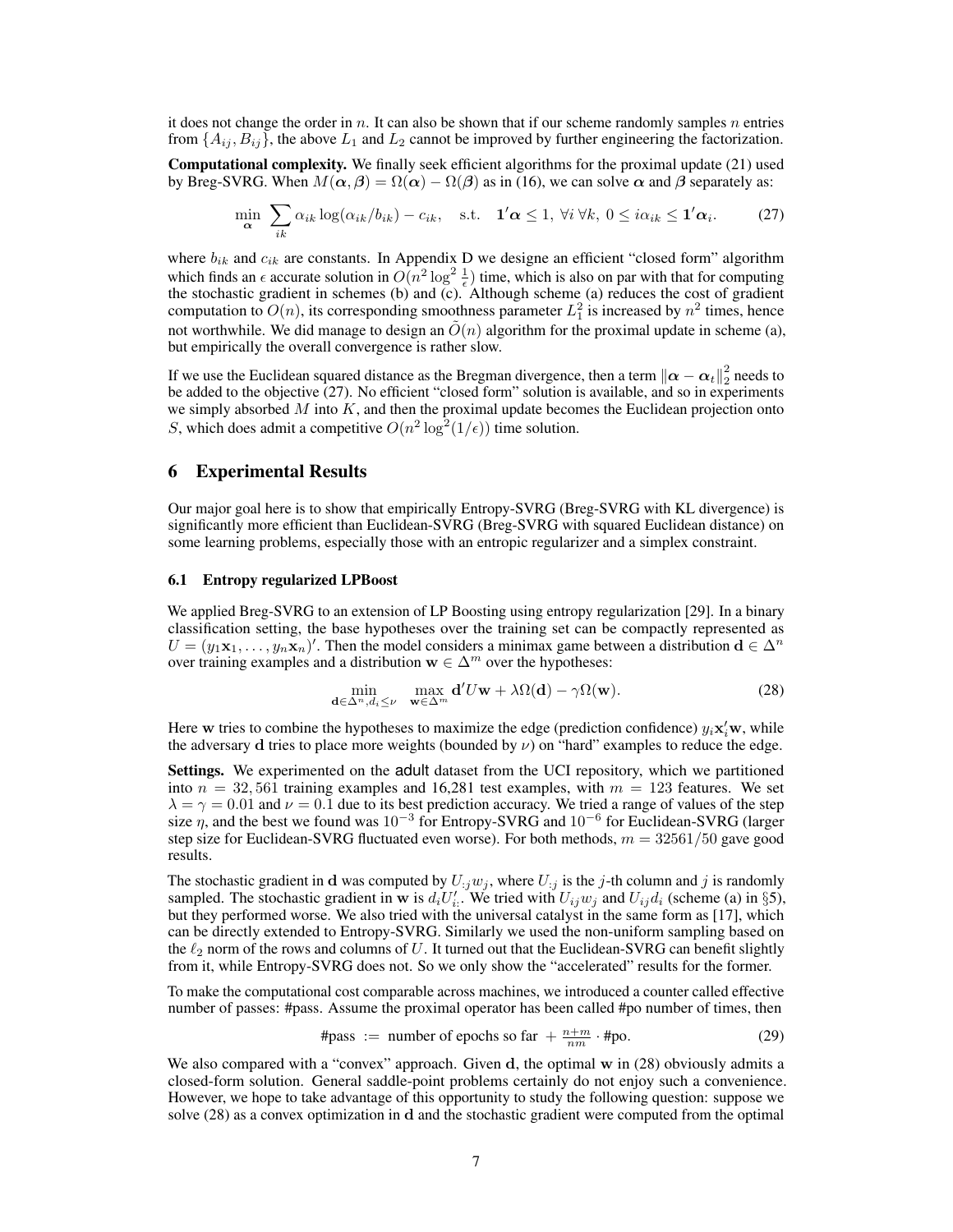

Figure 1: Entropy Regularized

Figure 2: Adversarial Prediction on the synthetic dataset.

LPBoost on adult

w, would it be faster than the saddle SVRG? Since solving w requires visiting the entire  $U$ , strictly speaking the term  $\frac{n+m}{nm}$  #po in the definition of #pass in (29) should be replaced by #po. However, we stuck with (29) because our interest is whether a more accurate stochastic gradient in d (based on the optimal  $\bf{w}$ ) can outperform doubly stochastic (saddle) optimization. We emphasize that this comparison is only for conceptual understanding, because generally optimizing the inner variable requires costly iterative methods.

Results. Figure 1(a) demonstrated how fast the *primal gap* (with w optimized out for each d) is reduced as a function of the number of effective passes. Methods based on entropic prox are clearly much more efficient than Euclidean prox. This corroborates our theory that for problems like (28), Entropy-SVRG is more suitable for the underlying geometry (entropic regularizer with simplex constraints).

We also observed that using entropic prox, our doubly stochastic method is as efficient as the "convex" method, meaning that although at each iteration the w in saddle SVRG is not the optimal for the current d, it still allows the overall algorithm to perform as fast as if it were. This suggests that for general saddle-point problems where no closed-form inner solution is available, our method will still be efficient and competitive. Note this "convex" method is similar to the optimizer used by [29].

Finally, we investigated the increase of test accuracy as more passes over the data are performed. Figure 1(b) shows, once more, that the entropic prox does allow the accuracy to be improved much faster than Euclidean prox. Again, the convex and saddle methods perform similarly.

As a final note, the Euclidean/entropic proximal operator for both d and w can be solved in either closed form, or by a 1-D line search based on partial Lagrangian. So their computational cost differ in the same order of magnitude as multiplication v.s. exponentiation, which is much smaller than the difference of #pass shown in Figure 1.

#### 6.2 Adversarial prediction with F-score

Datasets. Here we considered two datasets. The first is a synthetic dataset where the positive examples are drawn from a 200 dimensional normal distribution with mean  $0.1 \cdot 1$  and covariance  $0.5 \cdot \overline{I}$ , and negative examples are drawn from  $\mathcal{N}(-0.1 \cdot 1, 0.5 \cdot I)$ . The training set has  $n = 100$ samples, half are positive and half are negative. The test set has 200 samples with the same class ratio. Notice that  $n = 100$  means we are optimizing over two 100-by-100 matrices constrained to a challenging set S. So the optimization problem is indeed not trivial.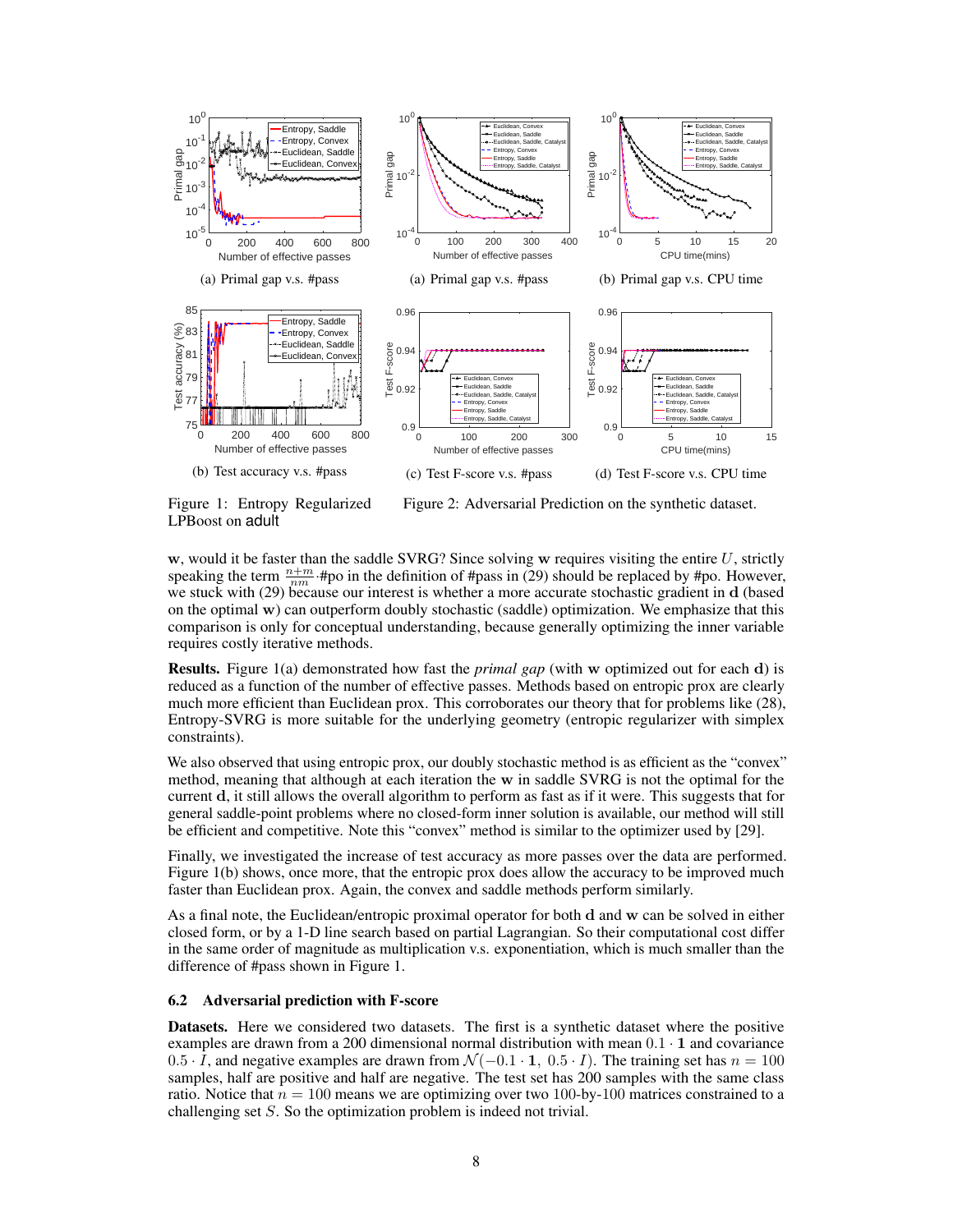The second dataset, ionosphere, has 211 training examples (122 pos and 89 neg). 89 examples were used for testing (52 pos and 37 neg). Each example has 34 features.

Methods. To apply saddle SVRG, we used strong duality to push the optimization over  $\theta$ to the inner-most level of (10), and then eliminated  $\theta$  because it is a simple quadratic. So we ended up with the convexconcave optimization as shown in (24), where the  $K$  part of (15) is augmented with a quadratic term in  $\alpha$ . The formulae for computing the stochastic gradient using scheme (b) are detailed in Appendix G. We fixed  $\mu = 1, \lambda = 0.01$  for the ionosphere dataset, and  $\mu = 1$ ,  $\lambda =$ 0.1 for the synthetic dataset.



(c) Test F-score v.s. #pass (d) Test F-score v.s. CPU time

We also tried the universal catalyst along with non-uniform sampling where each  $i$  was sam-

Figure 3: Adversarial Prediction on the ionosphere dataset.

pled with a probability proportional to  $\sum_{k=1}^{n} ||A_{ik}||_F^2$ , and similarly for j. Here  $||\cdot||_F$  is the Frobenious norm.

**Parameter Tuning.** Since each entry in the  $n \times n$  matrix  $\alpha$  is relatively small when n is large, we needed a relatively small step size. When  $n = 100$ , we used  $10^{-2}$  for Entropy-SVRG and  $10^{-6}$  for Euclidean-SVRG (a larger step size makes it over-fluctuate). When applying catalyst, the catalyst regularizor can suppress the noise from larger step size. After a careful trade off between catalyst regularizor parameter and larger step size, we managed to achieve faster convergence empirically.

Results. The results on the two datasets are shown in Figures 2 and 3 respectively. We truncated the #pass and CPU time in subplots (c) and (d) because the F-score has stabilized and we would rather zoom in to see the initial growing phase. In terms of primal gap versus #pass (subplot a), the entropy based method is significantly more effective than Euclidean methods on both datasets (Figure 2(a) and 3(a)). Even with catalyst, Euclidean-Saddle is still much slower than the entropy based methods on the synthetic dataset in Figure 2(a). The CPU time comparisons (subplot b) follow the similar trend, except that the "convex methods" should be ignored because they are introduced only to compare #pass.

The F-score is noisy because, as is well known, it is not monotonic with the primal gap and glitches can appear. In subplots 2(d) and 3(d), the entropy based methods achieve higher F-score significantly faster than the plain Euclidean based methods on both datasets. In terms of passes (subplots 2(c) and 3(c)), Euclidean-Saddle and Entropy-Saddle achieved a similar F-score at first because their primal gaps are comparable at the beginning. After 20 passes, the F-score of Euclidean-Saddle is overtaken by Entropy-Saddle as the primal gap of Entropy-Saddle become much smaller than Euclidean-Saddle.

# 7 Conclusions and Future Work

We have proposed Breg-SVRG to solve saddle-point optimization and proved its linear rate of convergence. Application to adversarial prediction confirmed its effectiveness. For future work, we are interested in relaxing the (potentially hard) proximal update in (21). We will also derive similar reformulations for DCG and precision  $@k$ , with a quadratic number of variables and with a finite sum structure that is again amenable to Breg-SVRG, leading to a similar reduction of the condition number compared to Euclidean-SVRG. These reformulations, however, come with different constraint sets, and new proximal algorithms with similar complexity as for the F-score can be developed.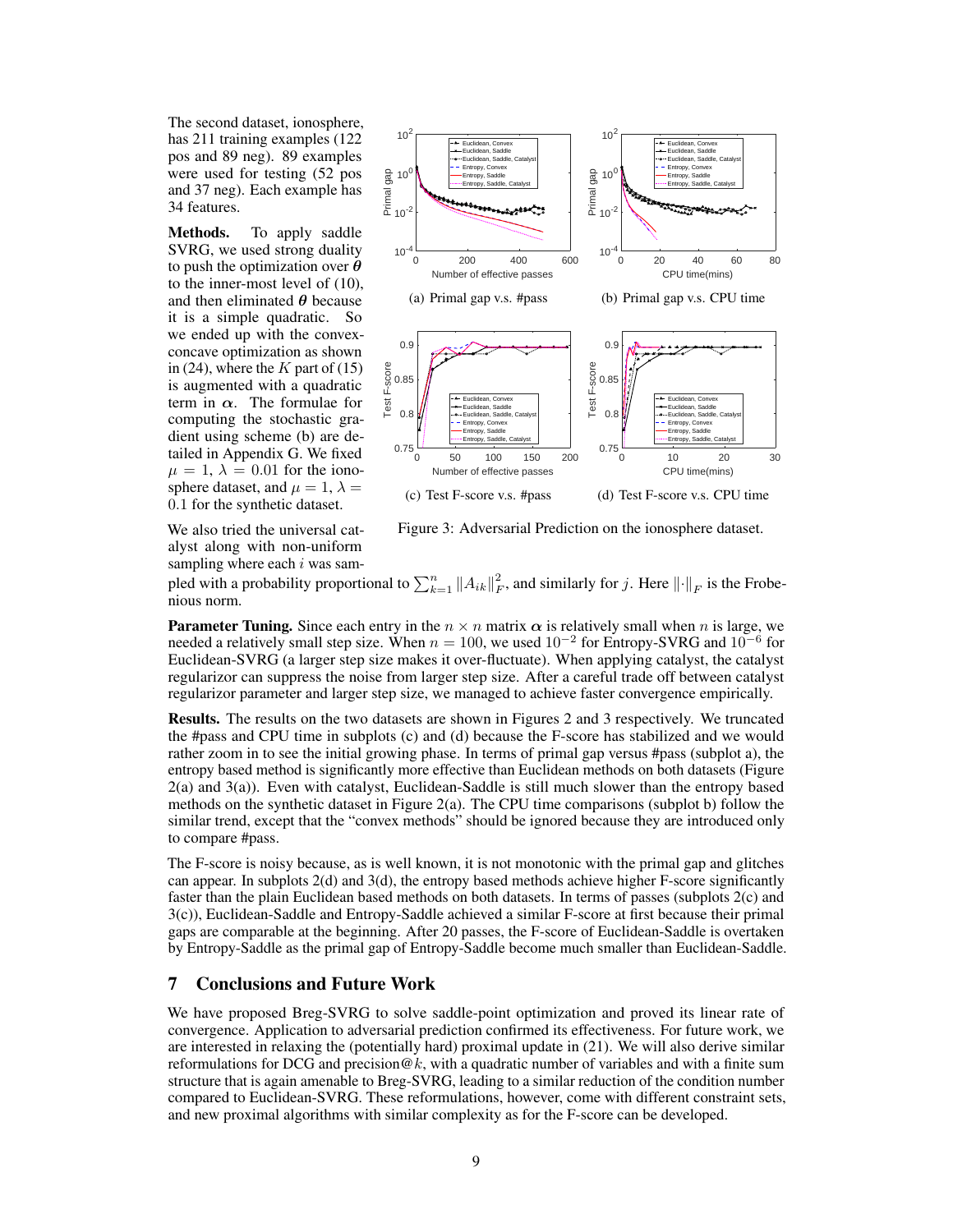# References

- [1] S. Lacoste-Julien, M. Jaggi, M. Schmidt, and P. Pletscher. Block-coordinate frank-wolfe optimization for structural SVMs. *In ICML*. 2013.
- [2] R. Johnson and T. Zhang. Accelerating stochastic gradient descent using predictive variance reduction. *In NIPS*. 2013.
- [3] A. Defazio, F. Bach, and S. Lacoste-Julien. SAGA: A fast incremental gradient method with support for non-strongly convex composite objectives. *In NIPS*. 2014.
- [4] M. Schmidt, N. L. Roux, and F. Bach. Minimizing finite sums with the stochastic average gradient. *Mathematical Programming*, 2016.
- [5] A. J. Defazio, T. S. Caetano, and J. Domke. Finito: A faster, permutable incremental gradient method for big data problems. *In ICML*. 2014.
- [6] J. Mairal. Incremental majorization-minimization optimization with application to large-scale machine learning. *SIAM Journal on Optimization*, 25(2):829–855, 2015.
- [7] S. Shalev-Shwartz and T. Zhang. Stochastic dual coordinate ascent methods for regularized loss minimization. *J. Mach. Learn. Res.*, 14:567–599, 2013.
- [8] S. Shalev-Shwartz. SDCA without duality, regularization, and individual convexity. *In ICML*. 2016.
- [9] L. Xiao and T. Zhang. A proximal stochastic gradient method with progressive variance reduction. *SIAM Journal on Optimization*, 24(4):2057–2075, 2014.
- [10] H. Lin, J. Mairal, and Z. Harchaoui. A universal catalyst for first-order optimization. *In NIPS*. 2015.
- [11] A. Nitanda. Stochastic proximal gradient descent with acceleration techniques. *In NIPS*. 2014.
- [12] S. Shalev-Shwartz and T. Zhang. Accelerated proximal stochastic dual coordinate ascent for regularized loss minimization. *In ICML*. 2014.
- [13] R. Babanezhad, M. O. Ahmed, A. Virani, M. Schmidt, J. Konečný, and S. Sallinen. Stop wasting my gradients: Practical svrg. *In NIPS*. 2015.
- [14] Y. Zhang and L. Xiao. Stochastic primal-dual coordinate method for regularized empirical risk minimization. *In ICML*. 2015.
- [15] Z. Zhu and A. J. Storkey. Adaptive stochastic primal-dual coordinate descent for separable saddle point problems. *In Machine Learning and Knowledge Discovery in Databases*, pp. 645–658. 2015.
- [16] A. Nemirovski, A. Juditsky, G. Lan, and A. Shapiro. Robust stochastic approximation approach to stochastic programming. *SIAM Journal on Optimization*, 19(4):1574–1609, 2009.
- [17] P. Balamurugan and F. Bach. Stochastic variance reduction methods for saddle-point problems. *In NIPS*. 2016.
- [18] I. Goodfellow, J. Pouget-Abadie, M. Mirza, B. Xu, D. Warde-Farley, S. Ozair, A. Courville, and Y. Bengio. Generative adversarial nets. *In NIPS*. 2014.
- [19] H. Wang, W. Xing, K. Asif, and B. D. Ziebart. Adversarial prediction games for multivariate losses. *In NIPS*. 2015.
- [20] F. Farnia and D. Tse. A minimax approach to supervised learning. *In NIPS*. 2016.
- [21] Y. Nesterov. Smooth minimization of non-smooth functions. *Mathematical Programming*, 103(1):127–152, 2005.
- [22] Y. Nesterov. Excessive gap technique in nonsmooth convex minimization. *SIAM J. on Optimization*, 16(1):235–249, 2005. ISSN 1052-6234.
- [23] A. Beck and M. Teboulle. Mirror descent and nonlinear projected subgradient methods for convex optimization. *Operations Research Letters*, 31(3):167–175, 2003.
- [24] H. Wang and A. Banerjee. Bregman alternating direction method of multipliers. *In NIPS*. 2014.
- [25] R. T. Rockafellar. Monotone operators associated with saddle functions and minimax problems. *Nonlinear Functional Analysis*, 18(part 1):397–407, 1970.